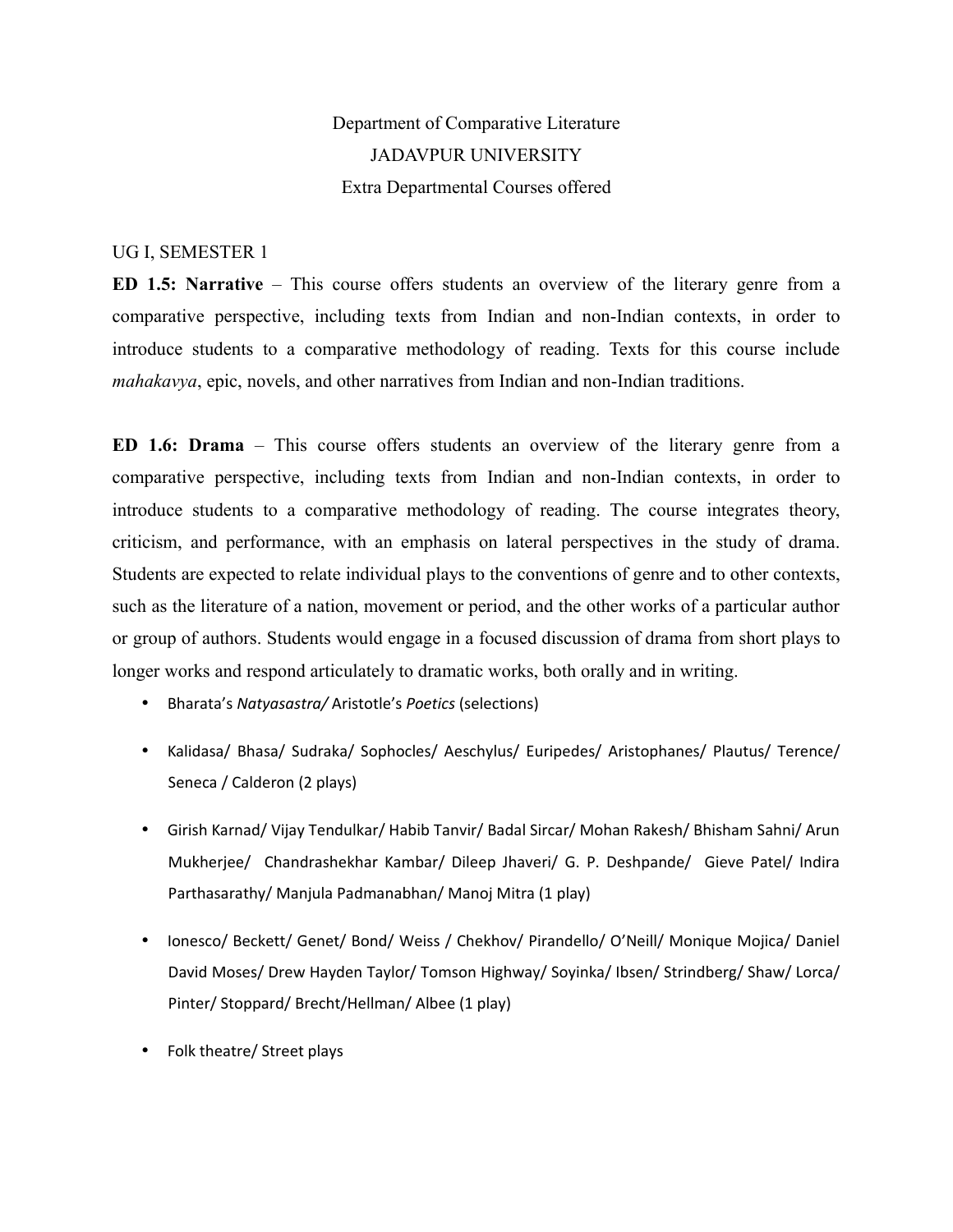### UG I, SEMESTER 2

**ED 2.5: Poetry** – This course offers students an overview of the literary genre from a comparative perspective, including texts from Indian and non-Indian contexts, in order to introduce students to a comparative methodology of reading. Texts read as part of this course include Vedic hymns, ancient Greek poetry, medieval Western and Indian poems, and modern poems from the Western and non-Western traditions.

#### UG II, SEMESTER 3

**ED 3.3: Translation I (with English)** – This course, taught jointly by teachers from the departments of Comparative Literature and English, introduces students to the principles and practice of translation, keeping in mind the Indian context. Components include basic theories of translation, history of translation, study of texts in different translations and exercises in translating from Bangla to English. The medium of instruction is English and students are expected to write their answers in English.

### UG II, SEMESTER 4

**ED 4.4: Translation II (with Bengali)** – This course, taught jointly by teachers from the departments of Comparative Literature and Bengali, introduces students to the principles and practice of translation, keeping in mind the Indian, and more specifically the Bengali, context. It addresses the problems of translation with special reference to Indian languages, and tries to examine the principles and practices of translation between other Indian languages and Bangla/English. Components include basic theories of translation, history of translation, study of texts in different translations and exercises in translating from English to Bangla. The medium of instruction is Bangla and students are expected to write their answers in Bangla.

**ED 4.5: Comparative Cultural Studies** – This is an introductory course in cultural studies, as approached from a comparative perspective. A wide range of cultural texts from Indian and non-Indian contexts are studied with a view to critically examining the divides that exist between